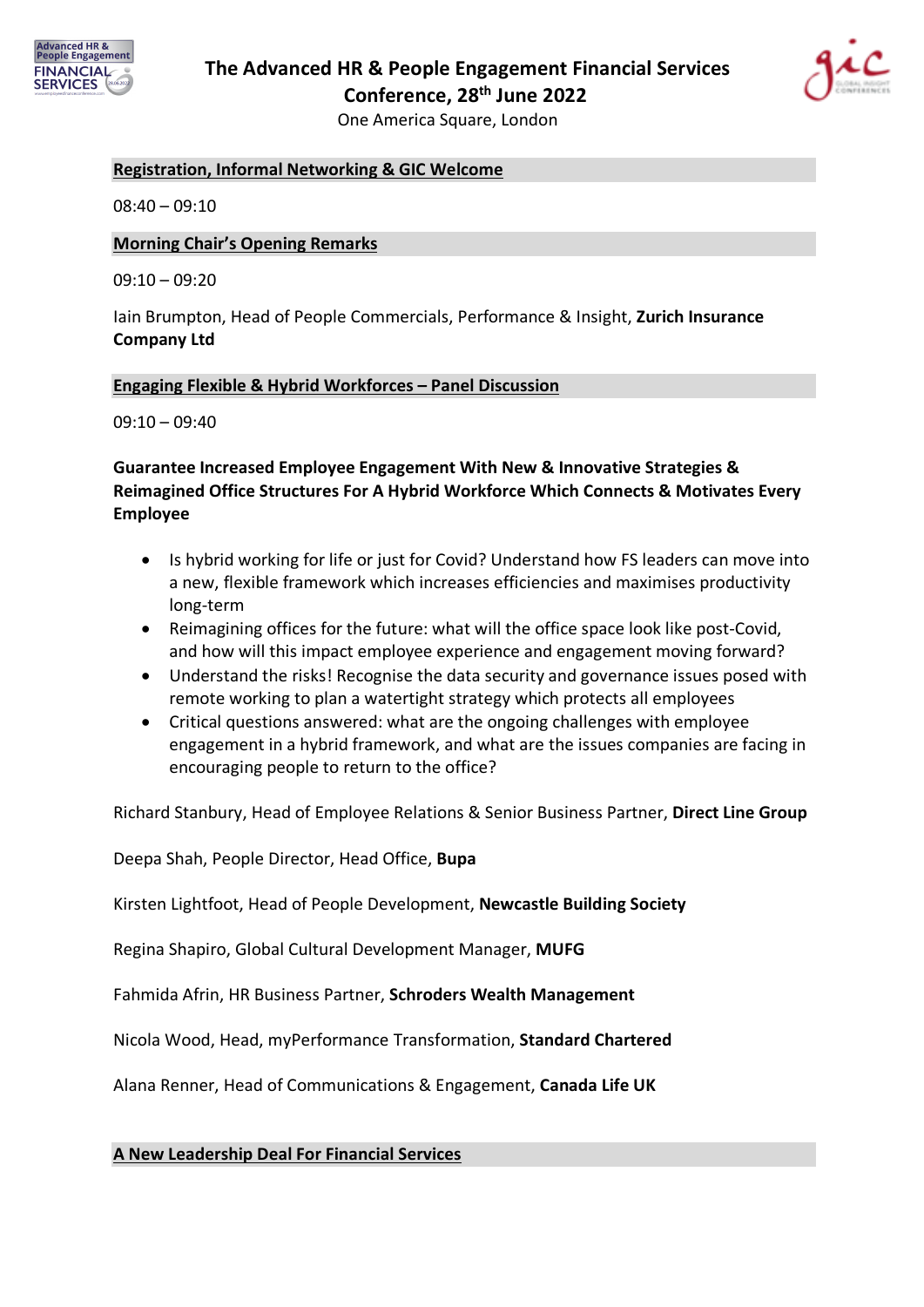



#### $09:40 - 09:55$

### **A New Leadership Deal For Financial Services**

- How leadership needs to change to maximise trust and motivation in the current environment
- How to deal with hybrid
- How to reduce attrition and retain talent
- How to amplify strategy, purpose and change

### James Tarbit, MD - Client Advisory, **Karian and Box**

#### **Best-In-Class Engagement Strategies**

 $09:55 - 10:15$ 

# **Drive Sky-High Engagement & Overcome Virtual Barriers With A Watertight Strategy That Is Guaranteed To Ensure A Collaborative & Productive Team**

- Engage every employee! How are organisations maintaining engagement within a dispersed workforce, and how are HR and engagement teams catering to everybody?
- With the formalities of emails and phone calls, is engagement getting lost in digital processes? Secure a truly engaged workforce with tailored and targeted strategies which hit the mark no matter where your employees are based
- Power new and innovative strategies within the EVP that win employees over as brand ambassadors and gain their trust and loyalty within the business
- Listen and support vulnerable employees, track their sentiments and harness and touch on the moments that truly matter

### Fahmida Afrin, HR Business Partner, **Schroders Wealth Management**

### **Improving Employee Engagement – Planning For The Long Term**

 $10:15 - 10:30$ 

- Every employer knows they need to take a proactive approach to employee engagement health but knowing where to start can be overwhelming
- Hear how to put tools in place that supports a a long-term strategy and not just a tick box exercise
- Learn insights from Virgin Pulse's Financial Services clients

Ian Molyneux, Wellbeing Consultant, **Virgin Pulse**

#### **Morning Break With Informal Networking**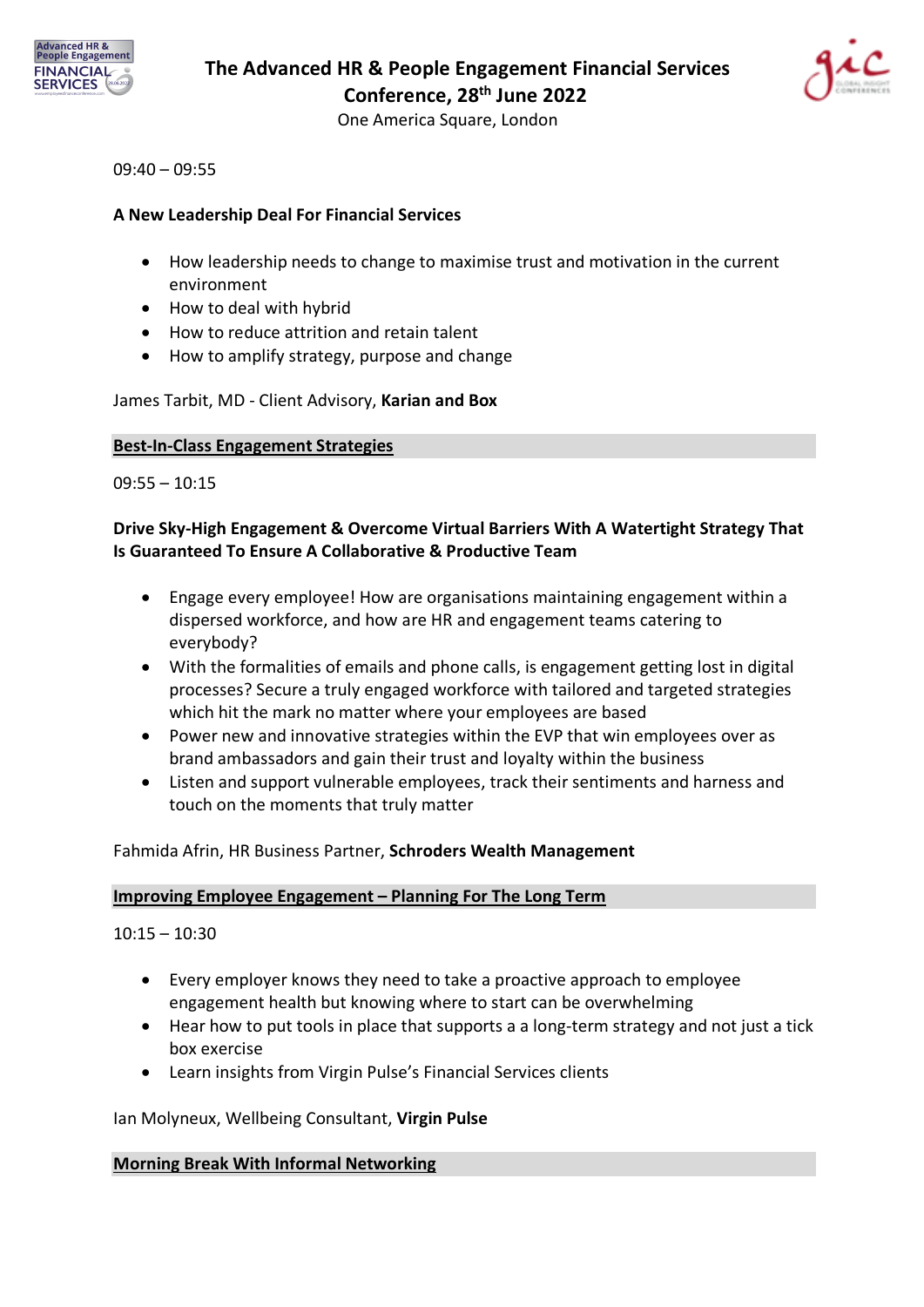



### 10:30 – 11:00

### **Mental Health & Wellbeing In The Workplace – Panel Discussion**

#### 11:00 – 11:30

# **Break Down Barriers, Nurture Trusted Relationships & Create A Supportive Workplace To Empower Employees To Discuss & Protect Their Mental Health & General Wellbeing**

- Minimise stereotypes of the financial services industry by fostering a genuinely open and inclusive culture that empowers employees to voice their mental health struggles
- It's no longer a 9–5! Avoid attaching a badge of honour to those overworking and truly understand how HR and engagement teams can reinforce the work-life balance to boost employee wellbeing
- With the inherent rise of permanent hybrid working structures explore how best to support and monitor remote workers no matter their location or time zone and avoid slipping back into old habits which would demotivate teams
- Understand the balancing act between employee autonomy and wellbeing to maximise staff morale as trusted and appreciated colleagues naturally leads to increase productivity and efficiencies

Richard Stanbury, Head of Employee Relations & Senior Business Partner, **Direct Line Group**

Zahoor Ahmad, Diversity & Inclusion Lead, **Skipton Building Society**

Hannah Smith, Associate Director, Talent Development, **Fidelity International**

#### **Matrix Leadership - "Leading Without Authority"**

#### $11:30 - 11:45$

Aimed at mid-senior level leaders operating in cross-functional teams and needing to lead without authority. This topic explores the leadership capabilities that are really critical to success for those who have to operate alongside other specialists to get things done, but without that direct line authority – i.e. they cannot be directive.

Leading without authority, especially during the pandemic & the increase in agile working has become even more important. Building the right environment to support this & the skills to enable this is key and our message is that – Leadership is more than just leading direct reports, it is about leading the business!

We will look to interrogate some of the critical skills: -

Develop growth orientation (growth mindset, openness) Influence without authority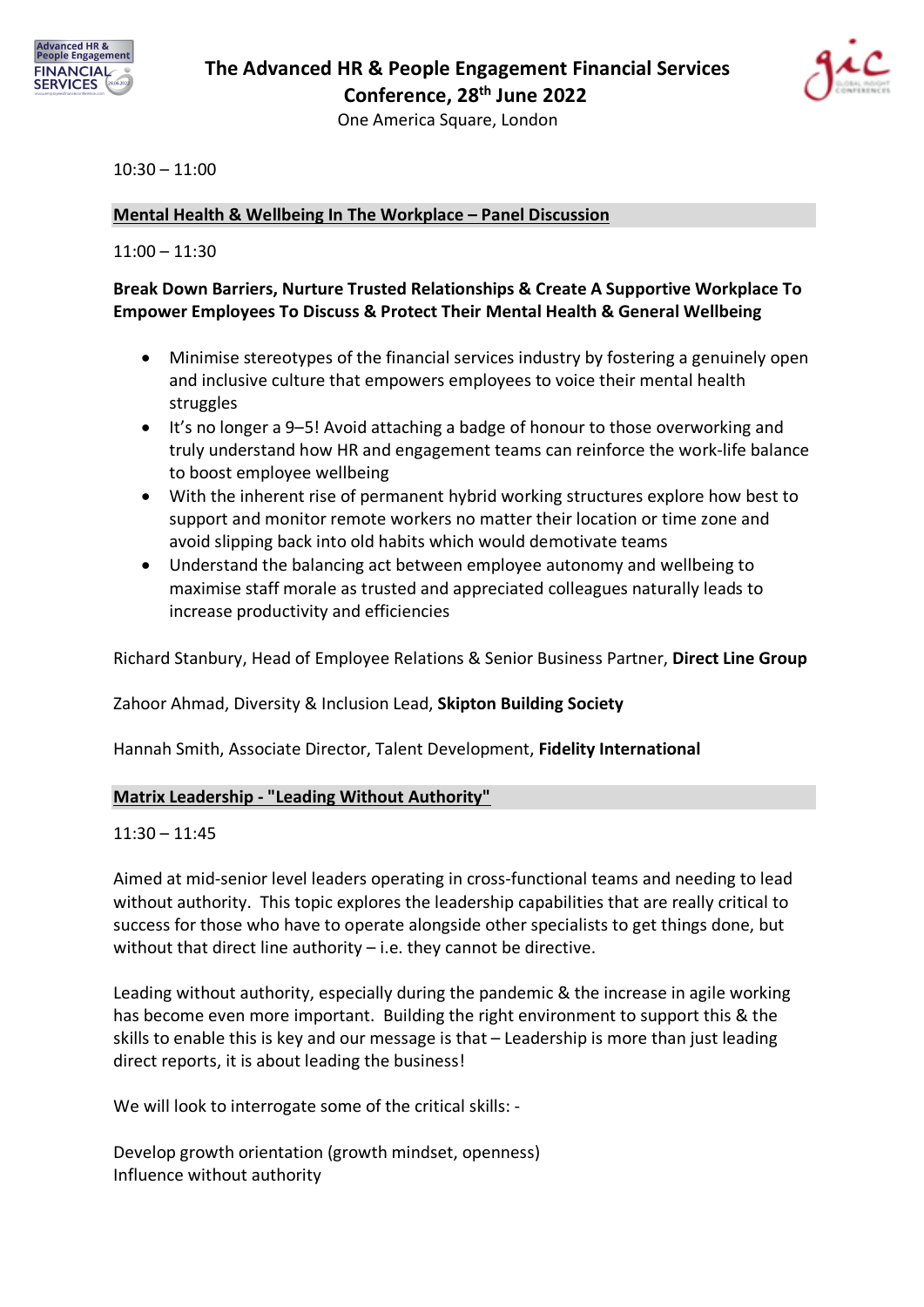



Build inclusive & aligned teams Nurture resilient relationships Drive for accountability & focus

Helen Hambleton, CEO, **People Untapped**

### **Diversity & Inclusion – Double Perspective**

### 11:45 – 12:25

# **Drive Forward Diversity In Financial Services By Cultivating An Open, Authentic & Inclusive Culture That Celebrates Differences & Ensures All Employees Feel Valued & Supported**

- How can financial services reframe the conversation around D&I and encourage honest and genuine conversations? How do you start that conversation depending on where you are in that journey?
- Tackling neurodiversity in the evermore prominent home working environment: take practical steps to communicate, represent and understand employees whose diversity is not always visible and determine what makes an organisation attractive when hiring neurodiverse candidates
- In a heavily candidate-driven market attract new talent by building and establishing a strong employer brand with D&I strategies that give you a competitive edge

#### 11:45 **Perspective 1**

Zahoor Ahmad, Diversity & Inclusion Lead, **Skipton Building Society**

#### 12:05 **Perspective 2**

Carol Frost, Chief People Officer, **Metro Bank (UK)**

#### **It's A Human Thing: Inspiring Your People In An Ever-Changing World**

#### 12:25 – 12:40

The crucial role communication plays in driving behavioural change and creating a truly engaging employee experience – for every future 'normal'

Kate Whitley, Client Services Director, **Caburn Hope**

#### **Lunch Break & Informal Networking**

12:40 – 13:40

**Afternoon Chair's Opening Remarks**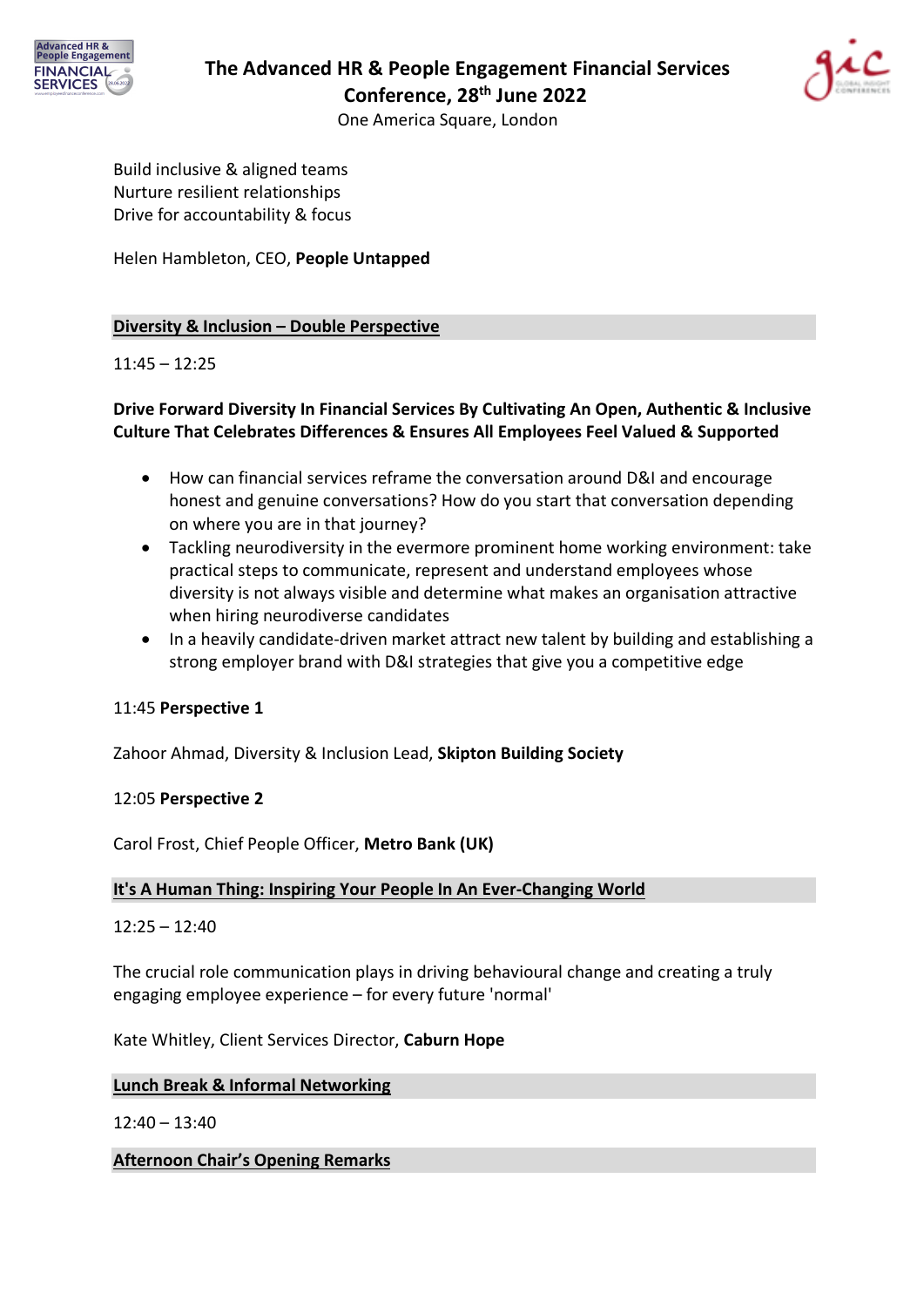



### 13:40- 13:50

Iain Brumpton, Head of People Commercials, Performance & Insight, **Zurich Insurance Company Ltd**

### **Employee Research - You're Not Giving The People What They Want**

13:50 – 14:05

During this session, we exclusively unveil the results of a study which reveals that, as engagement practitioners:

- You think your survey feedback is very effective but 86% of people don't think it is
- But people do want personal feedback, especially younger employees
- You think your survey feedback is personalised 88% of people don't think it is
- We look at how the findings of this study should inform your thinking on feedback strategy in the future so that you can treat employees as individuals – and give people what they actually want

Andrew Cocks, Associate Subject Matter Expert, Culture & Employee Engagement, **Tivian**

#### **How To Transform Your Company's Internal Communications With Video**

14:05 – 14:20

Video has quickly stepped in for face-to-face communication to become the next-best channel for employees to feel heard, understood, and supported.

Create new digital experiences with professional, cost-effective videos in just minutes, and change the way you communicate with your internal stakeholders. From onboarding and training to internal communications. Anywhere, anytime. Evolve your strategy in achieving your business outcomes while keeping costs down.

- How to level up your business communications
- Improve employee experience with video
- Transform your company's L&D

Bazz Deans, VP EMEA, **Shootsta**

#### **Afternoon Break With Informal Networking**

 $14:20 - 14:50$ 

#### **Culture, Change & Disruption – Panel Discussion**

14:50 – 15:20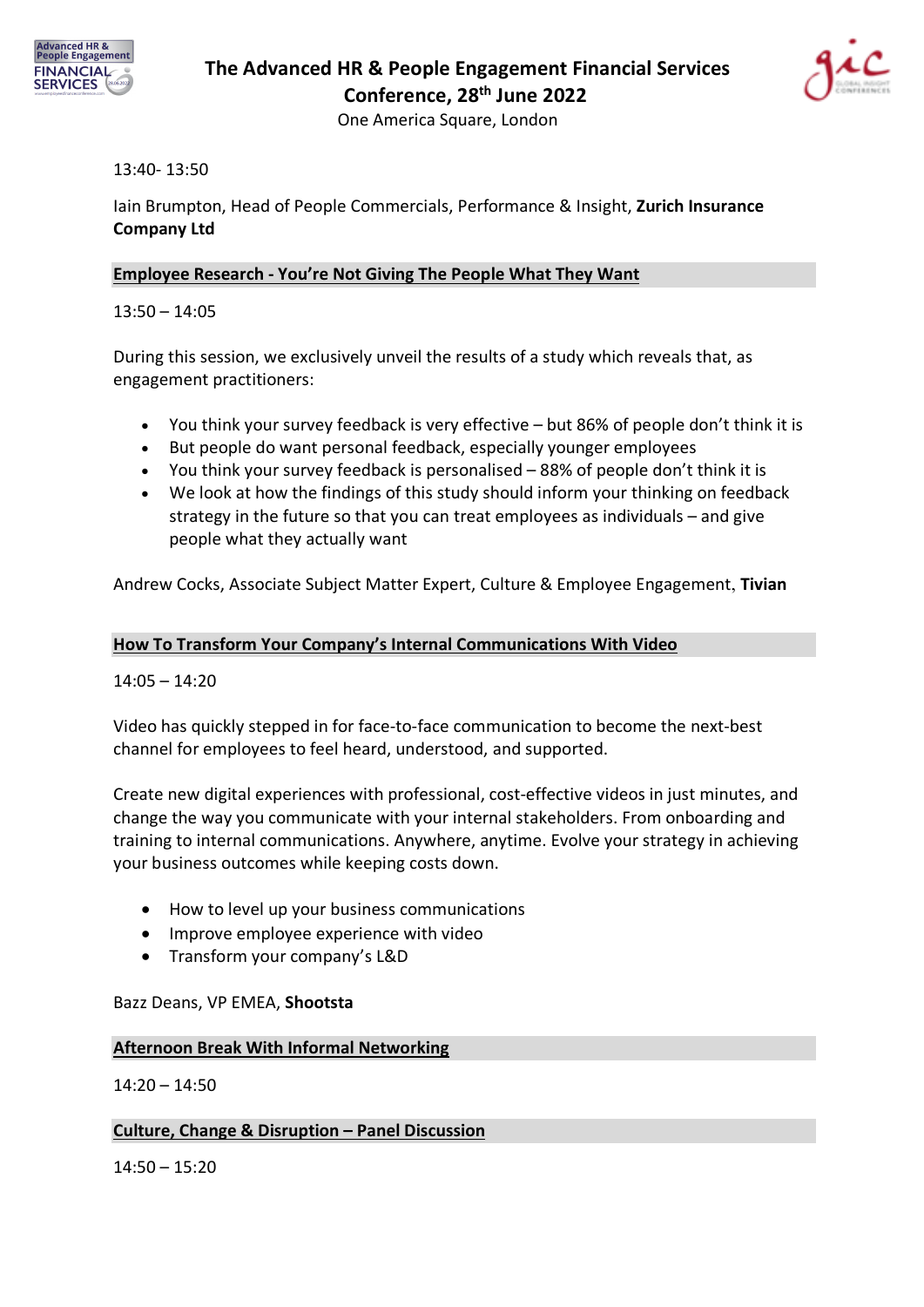



### **Promote A Flexible & Collaborative Culture Which Adapts To Change & Disruption, Prioritises Employee Engagement & Ultimately Increases Productivity**

- Construct and embed a strong company culture built on inclusion and engagement which aligns with your organisation's vision and values
- Tackling the culture crisis in hybrid workforces: how are company's bringing people together and reinforcing the sense of belonging when you lose the inter-office communication?
- Learn by listening! Take note of employee feedback and measure engagement levels with robust mechanisms and methodologies to provoke a cultural shift that will strike a competitive advantage and meet strategic goals
- Holistically, how can you build an employee value proposition that is good for your people and good for your business?

Nathan Wallis, Chief of Staff, **Wesleyan**

Hayley Bucur, Head of People Operations, Projects, Reward & Global Mobility, **Wise**

Simi Dubb, Director Colleague Experience & Inclusion, **Metro Bank (UK)**

Anne-Marie Lister, Chief People Officer, **Atom Bank**

Anita Acavalos, Senior Manager Employer Brand, **Legal & General**

#### **Engaging Leaders & Managers**

15:20 – 15:40

# **Empower & Encourage Senior Leaders & Managers To Develop & Establish New & Innovative Leadership Styles Which Maximise Two-Way Conversations, Engage Employees & Showcase Bottom-Line Results**

- Explore how leadership styles differ and how you develop leaders and equip them with the skillset to lead in an effective way
- Develop and position the role of the line manager within your organisation and explore what you can do differently to support leaders and managers
- Engaged leaders = engaged employees! Empower your leaders to confidently embed the vision and values of your organisation into their strategies

#### Andie Cobley, Head of Human Resources, **Ikano Bank**

#### **Learning & Development**

15:40 – 16:00